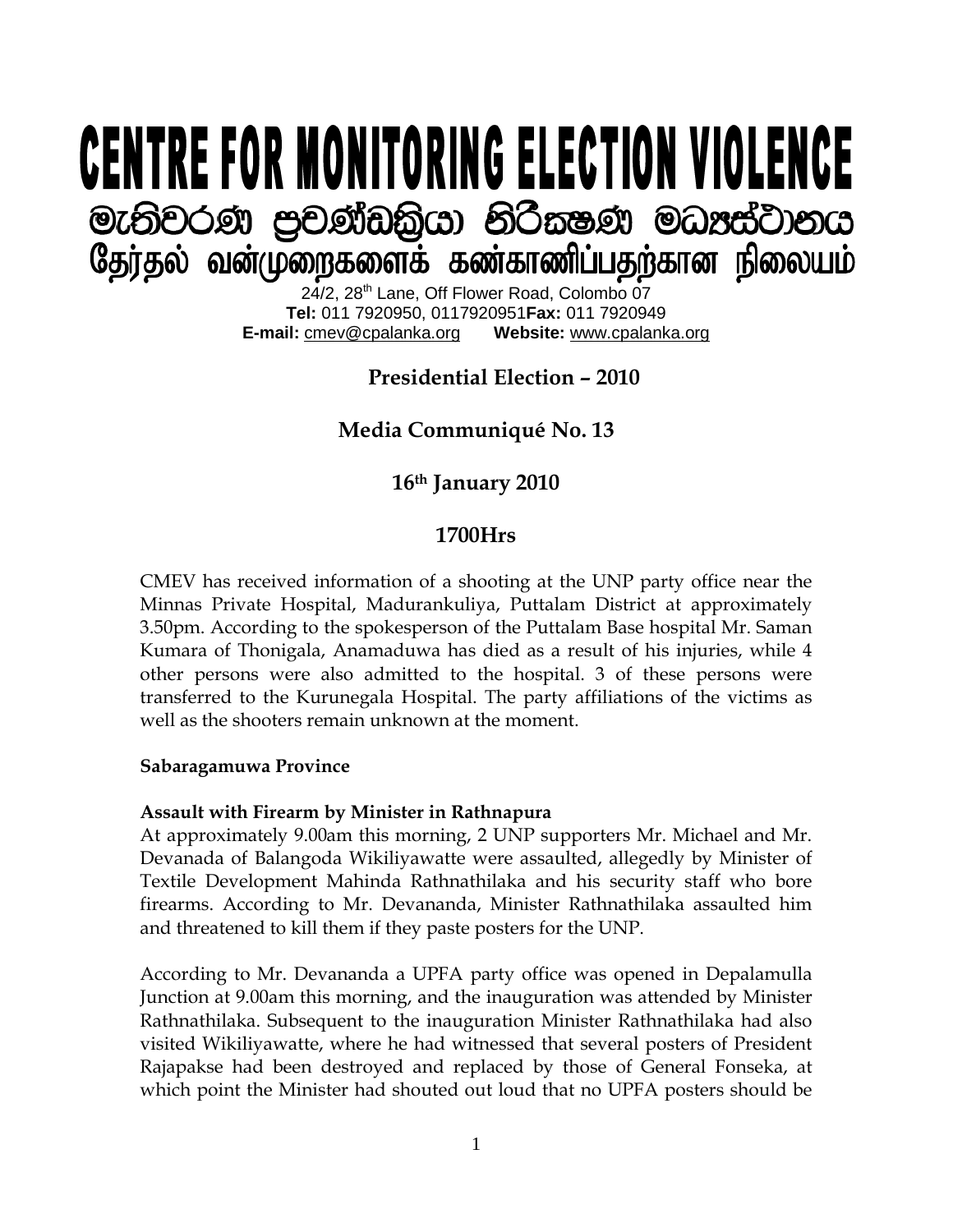ripped off in the future. At this point Mr. Devananda's brother Mr. Michael had questioned the Minister saying they too should have the right to engage in political activities. Upon hearing the argument, Mr. Devananda who was in the vicinity had also arrived on the scene wanting to know what happened. At this point, the security officers of the Minister had placed a gun at the neck of Mr. Devananda and Minister Rathnathilaka had struck Mr. Devananda on both ears and on his back, saying you'll are Tamils and UNP supporters and you won't vote for us.

When contacted, OIC U.G. Senevirathne of the Balangoda Police told CMEV that an incident has taken place and that a mobile team was sent to the location. However he stated that he did not know who was responsible for the assault at the time. IP Jayathilake of the Elections Branch had also been sent to the location. A complaint has been lodged bearing the number EIB 90/27 with regards to this incident. He added that Minister Rathnathilaka had arrived at the Police station and that the two parties had resolved the issue.

When contacted, Mr. Rathnathilake told CMEV that he did visit Wikiliyawatte, and that he saw that a few UPFA posters had been ripped. He stated that he merely shouted at them loudly asking them not to rip posters in the future, but that he did not assault either of the complainants.

Member of the Balangoda Pradeshiya Sabha Mr. Vijaya Kumar who was also with Minister at the time of the incident, told CMEV that no assault took place and that the Minister merely shouted out loud at the UPFA posters being ripped.

#### **Misuse of State Resources in Ratnapura**

CMEV has received a copy of a letter sent to Grama Niladhari Officers of the Balangoda and Imbulpe AG Divisions on a Ministry letterhead, by Minister of Textile Development Mahinda Rathnathilaka. The letter invites Grama Niladhari Officers to participate in a special meeting called for the purpose of ensuring a very special victory for the incumbent President Mahinda Rajapaksa, that was due to be held at 2.00pm this afternoon at the Balangoda Urban Council Auditorium.

The CMEV monitor visited the location and learned that the meeting had been cancelled due to low participation. When contacted, the Divisional Secretary for Balangoda Mr. Gunarathne Edirisinghe told the CMEV monitor that he had instructed the Grama Niladhari Officers not to participate in the meeting as it was unlawful.

CMEV attempted several times to reach Minister Rathnathilaka but he did not pick up the phone.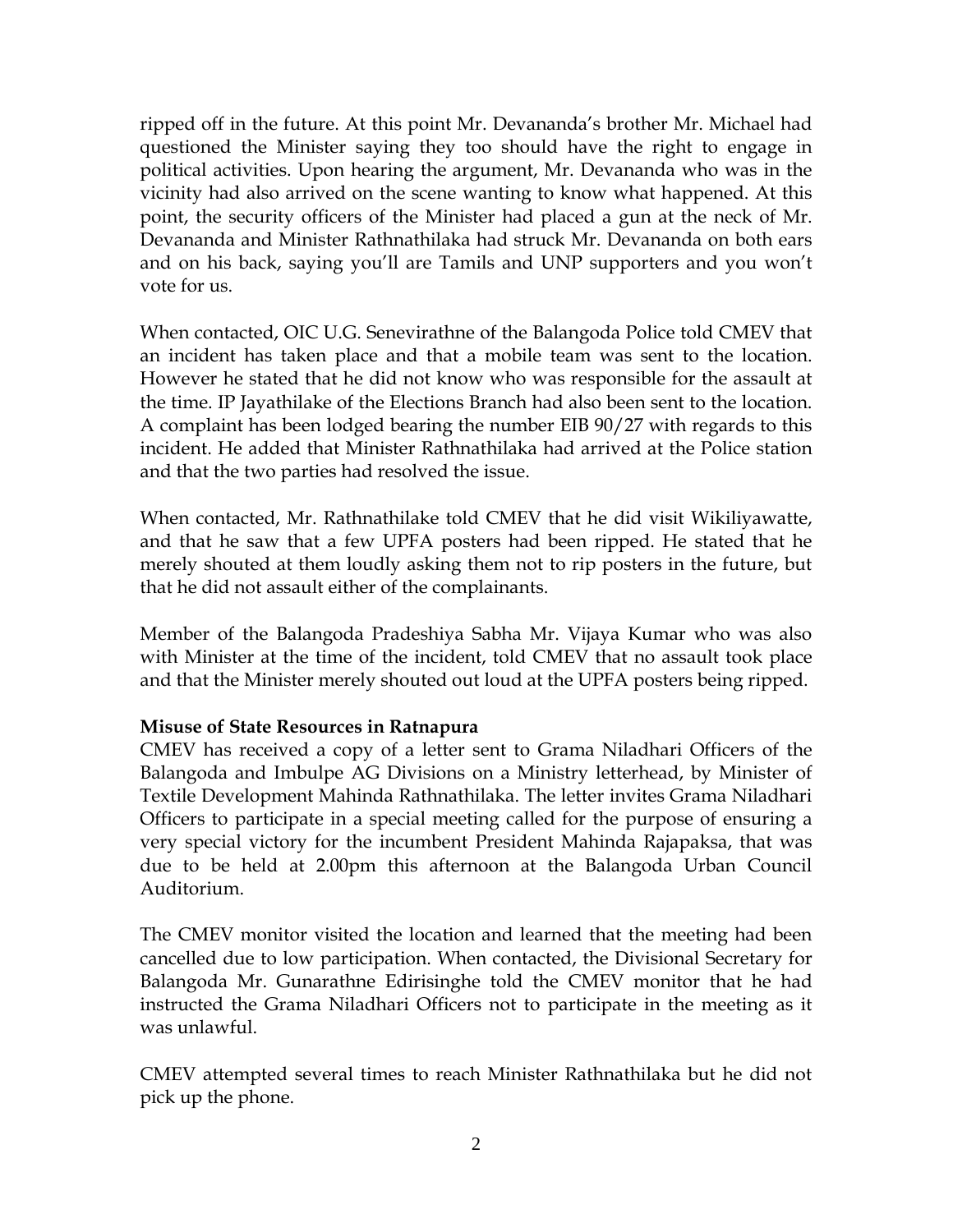#### **Assault in Kegalle**

At 8.30pm on the 16<sup>th</sup> of January, an NDF supporter Mr. A.G.K.K. Seneviratne was assaulted, allegedly by Chairman of the Deraniyagala Pradeshiya Sabha Mr. Anil Champika Wijesinghe (UPFA), who struck Mr. Senevirathne below his right eye using his pistol. According to Mr. Senevirathne, 4 other persons were with the Chairman, though he did not recognize any of them.

Mr. Senevirathne told CMEV that he will not be lodging a complaint as he fears that Chairman Wijesinghe would come after him if he did. He also felt that the Police were influenced by those in power and therefore would not take any action in this regard.

A WPC of the Deranigala Police confirmed to CMEV that no complaint has been lodged regarding such an incident.

When contacted, Chairman Wijesinghe told CMEV that he does not know Mr. Senevirathne, nor of such an incident, and that he does not possess a pistol. Chairman Wijesinghe then hung up the phone.

#### **Eastern Province**

#### **Misuse of State Resources – Ampara**

According to the CMEV monitor, over 100 busses from depots in several parts of the island have been used to transport supporters to a rally of the incumbent President Mahinda Rajapaksa held in Thirukkovil on the 16<sup>th</sup> of January.

When contacted, Manager of the CTB Kalmunai Depot Mr. MC Subaideen, and OIC of the Sammanthurai Depot Mr. Abdul Raheem, confirmed to CMEV that busses bearing the below stated numbers were used to transport supporters to the rally. When questioned as to whether money was paid for the rental of the busses, Mr. Subaideen asked CMEV to speak with the Regional Manager in this regard.

CTB Regional Manager for the Eastern Province Mr. Nazeer when contacted told CMEV that he was unable to provide the requested information today, but that he would be able to do so on Monday.

CMEV has learned from an individual of the Batticaloa CTB who wishes to remain unnamed, that the order to release the busses had come from the UPFA Organizer for Thirukkovil Mr. Iniyabharathi.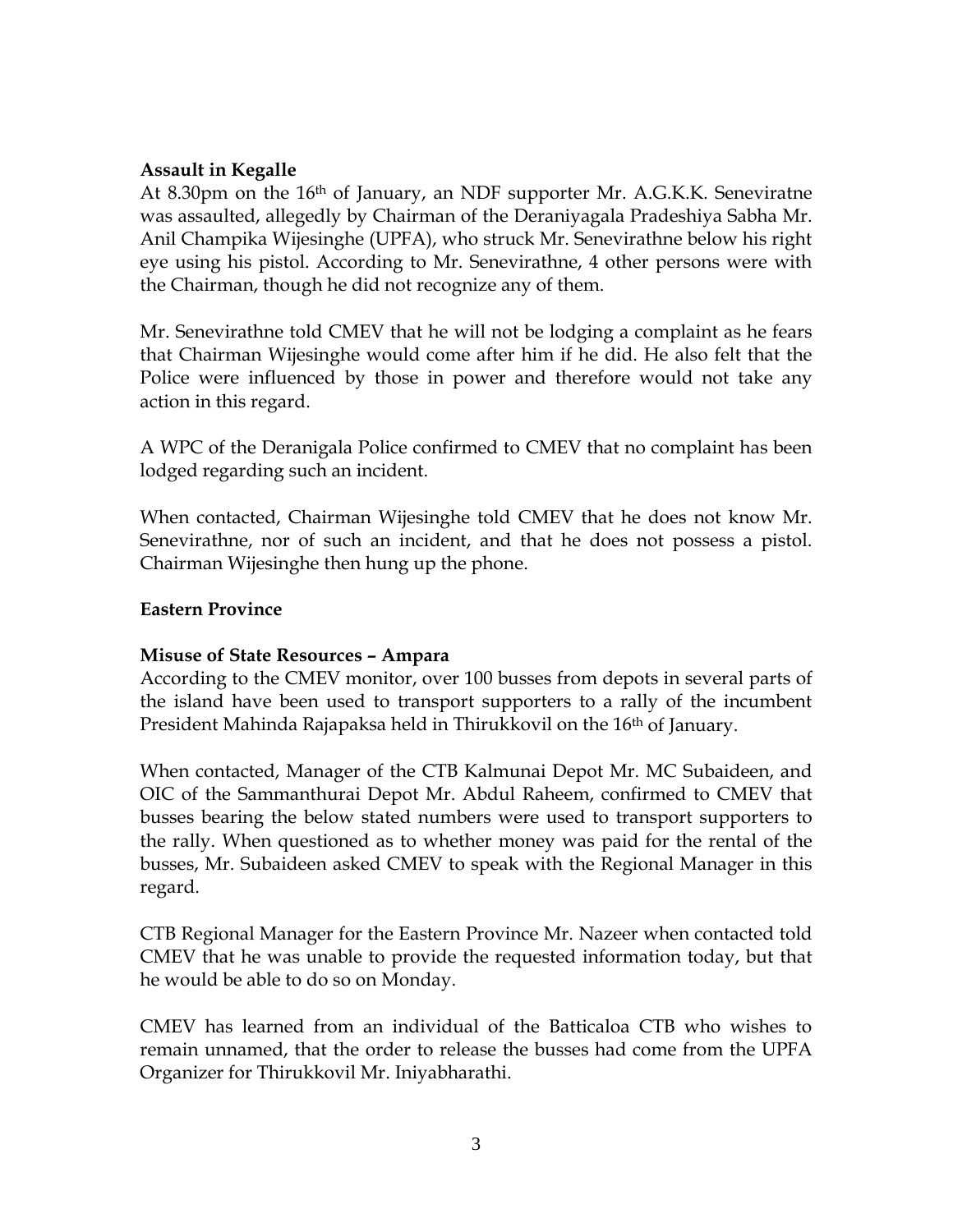When contacted, Mr. Iniyabharathi told CMEV that the buses were used for the said purpose, but that they were paid for and hired from the Depots. He also denied the fact that over a 100 busses were used. When told that CMEV is in possession of the numbers of 46 busses, he continued to insist that that many busses were not used.

While there had been a lot more busses at the rally location, the CMEV monitor was able to make note of the following numbers.

Samanthurai Depot – NA 4163, 63-2825, 63-3183, NA 2580 Kalmunai Depot – 63-3618, 63-2466, 63-0496 Avissawella Depot – NA–5102, NA–3081, NA–3072, NA–5104 Welisara Depot – NA-3117, NA-4656, NA-4659 Pottuvil Depot – NA-5076 Ampara Depot – NA-2570 Rathnapura Depot – NA-4338 Mathugama Depot – NA-1121 Trincomalee Depot – NA-3291 Horana Depot – NA-3652, NA-6985 Akkaraipattu Depot – NA-1340 Moratuwa Depot – 61-1449 Kaluthara Depot – NA-4730, 63-2346 Balangoda Depot – NA-6990, NA-3242 Muttur Depot – NA-5099 Ambalangoda Depot – NA-4817, NA-2665 Panadura Depot – NA-2801, NA-4664 Godakawela Depot – 61-7256, NA-4032

#### **Hurt in Akkaraipattu**

According to National Congress Organizer for Akkaraipattu Mr. S.I. Amanullah, at 10.15 this morning, UPFA supporter (National Congress) Mr. A.L. Ubaith was assaulted allegedly by SLMC supporters, resulting in injuries to Mr. Ubaith's head and body. Mr. Ubaith is currently unconscious and is receiving treatment in ward no 5of the Akkaraipattu Base Hospital according to the CMEV monitor. Though CMEV contacted the Akkaraipattu Hospital in an attempt to obtain information regarding Mr. Ubaith's condition, we were told by the reception to check back later. On a second attempt to reach the hospital the CMEV call was cut off abruptly.

According to Mr. Amanullah, a clash occurred between UPFA supporters, and SLMC supporters who were pasting posters in the Akkaraipattu town, during which Mr. Ubaith sustained injuries.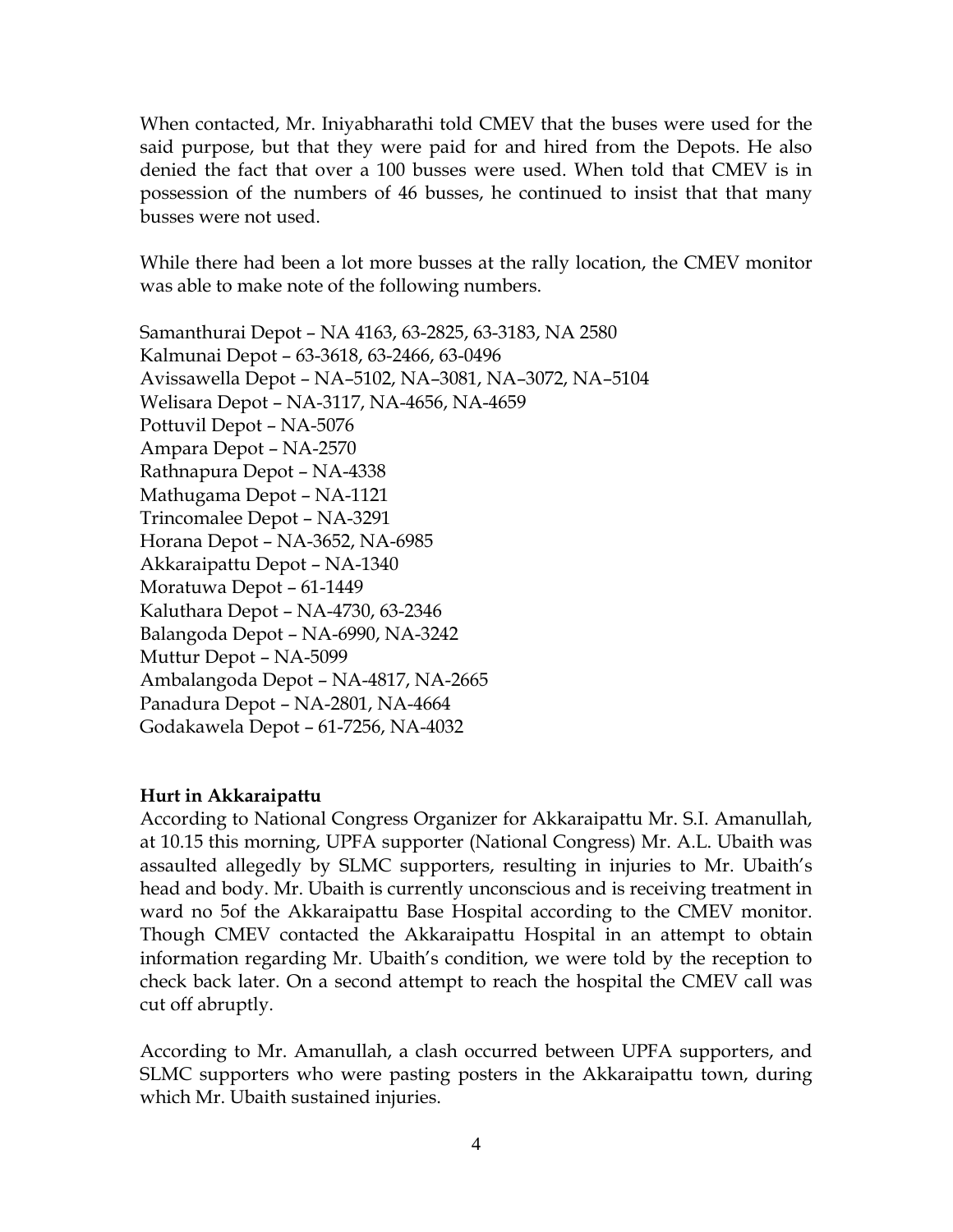When contacted, an Officer of the Akkaraipatttu Police told CMEV that such an incident had taken place, but that no complaint had been lodged regarding it. Subsequently CMEV spoke to OIC IP Dissanayake of the Akkaraipattu Police, who told CMEV that this was not a politically motivated incident. While the CMEV monitor was visiting Mr. Ubaith in hospital, a Police team was in the process of investigating the matter, and the number RIB 173/172 was obtained from the Police team with regards to the incident.

When contacted the SLMC Organizer for Akkaraipattu Mr. L.M. Uvais told CMEV that a clash did take place as had been reported, but stated that he did know exactly who was involved in the assault.

#### **Southern Province**

#### **8 party offices attacked in Galle**

Between 1.00am and 3.30am this morning, 6 UNP and 2 JVP party offices were attacked by unidentified persons. The said UNP offices are located in Paanwelgoda, Thalgahawatte, Athkandura, Mahagoda, Madakumbura, Mahaedanda (UNP Main Office, Karandeniya), and the JVP offices are in Uragasmanhandiya and Kekiriya Kopikade. This is the 2nd reported attack on the offices located in Madakumbura (UNP), Uragasmanhandiya (JVP) and Kekiriya Kopikade (JVP).

According to Mr. Jayantha Jayaweera, an official at the Mahaedanda office, no witnesses to the above attacks were identified. The windows and door of the Mahaedanda office have been damaged, while posters and cut outs in all offices have been destroyed. He further stated that the Police had received an anonymous call regarding the attacks in progress and had visited the locations. The following complaints have been lodged regarding the above attacks. Paanwelgoda – no complaint yet, Thalgahawatte – no complaint, Athkandura – EIB 7/2010, Mahagoda – no complaint, Madakumbura – EIB 8/2010, Mahaedanda – EIB 40/22, Uragasmanhandiya – EIB 118/49, Kekiriya Kopikade – EIB 6/2010.

#### **242 Ballot Papers misplaced in Matara**

On the 11th of January, a bundle of 242 ballot papers was misplaced by postman Mr. Opita Vithana Pathiranage Susantha in Kahagala, Kamburupitiya. According to Mr. Susantha he was distributing ballot papers within the Kahagala area when he discovered that the bundle missing.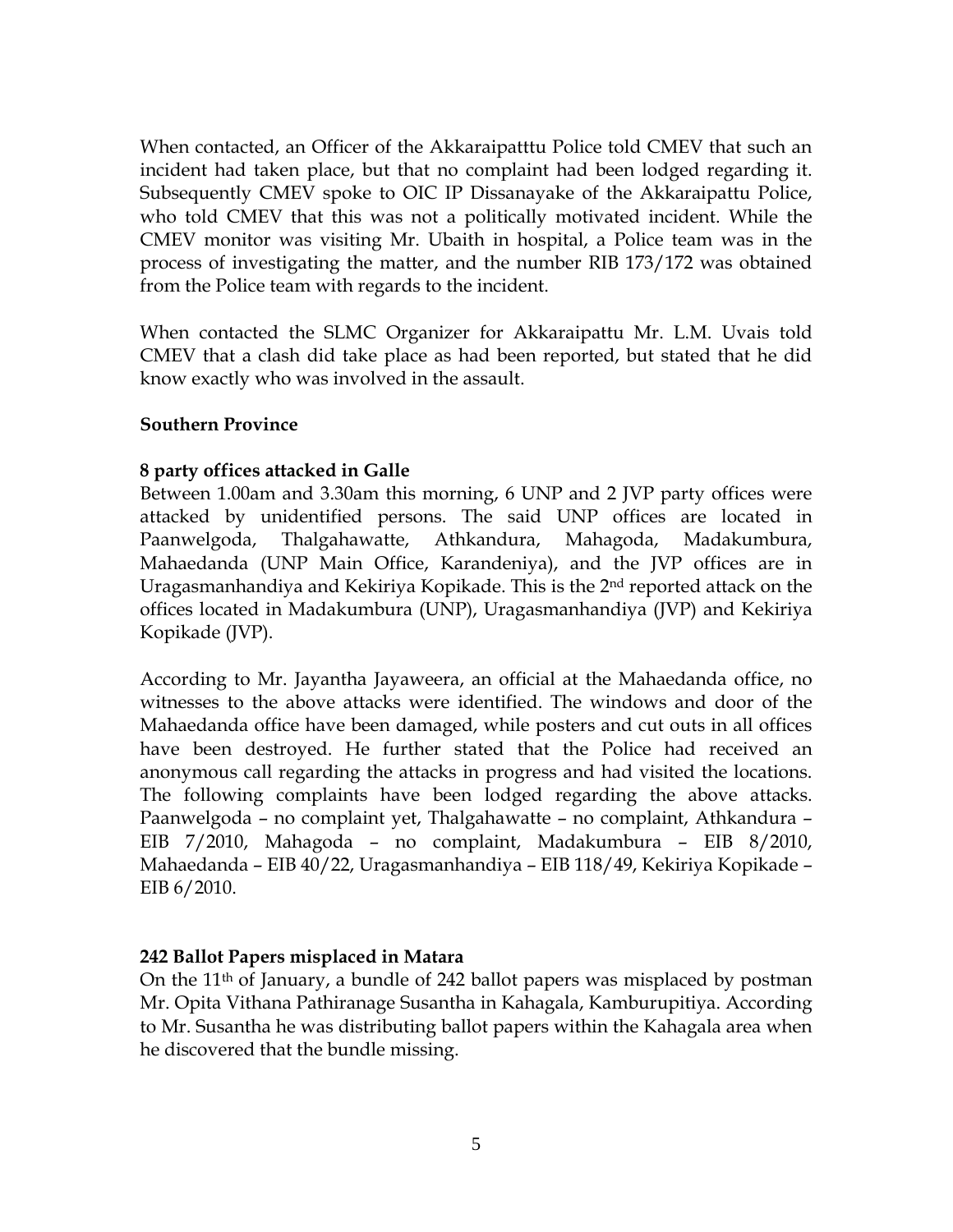Upon return that evening he had informed Senior Assistant of the Post Office Mr. Sunil Diddugoda of the loss of the ballot papers. Upon being instructed to return to the location and search for them, Mr. Susantha had spent the whole of the 12<sup>th</sup> searching for the bundle along the route he took on the  $11<sup>th</sup>$ . As the bundle was not located, a Police complaint had been lodged in this regard. The Elections Commissioner has also been informed in this regard.

When contacted, Postmaster Mahinda Dissanayake told CMEV that according to their procedure, Mr. Susantha had signed the relevant documentation confirming the receipt of the bundle, a copy of which is with Mr. Susantha. He further stated that no new ballot papers will be issued to those whose ballots were lost in the bundle according to the Matara District Elections Secretariat. He added that a list of names of those whose cards were lost will be sent to the SPOs of the area so as to enable them to vote. They have also been instructed to personally inform those whose ballot was misplaced regarding the new procedure. He added that list containing the information of the lost ballots will also be sent to the SPOs in order to identify and arrest anyone who attempts to use a missing ballot paper on Election Day.

SI Premadasa of the Elections Branch of the Kamburupitiya Police told CMEV that an investigation is underway regarding the incident. The Police have also informed the Elections Commissioner.

When contacted, Elections Commissioner Dayananda Dissanayake told CMEV that complaints have been received regarding the incident and that an investigation has been launched into the matter.

## **North Western Province**

#### **Threat and Intimidation in Puttalam**

According to eyewitness to the incident Mr. Rohitha Peiris (UNP supporter), last night, at 11.45pm, a group of 4 UPFA supporters who arrived on 2 motorbikes fired a shot at a light bulb in the garden of the party office, left the location briefly, returned, and fired 3 further shots in the air, and left the location. Several minutes later, a group of persons who arrived in 2 cars (1 person identified as Ravi by a neighbour Mr. M.D.P. Roshan) then tore up posters and destroyed cut outs in the office.

Earlier that evening, the Police have informed a neighbour that the above stated party office should be removed as instructed by the District Election Secretariat. As such, IP Indraratne of the Crimes Branch of the Chilaw Police station told